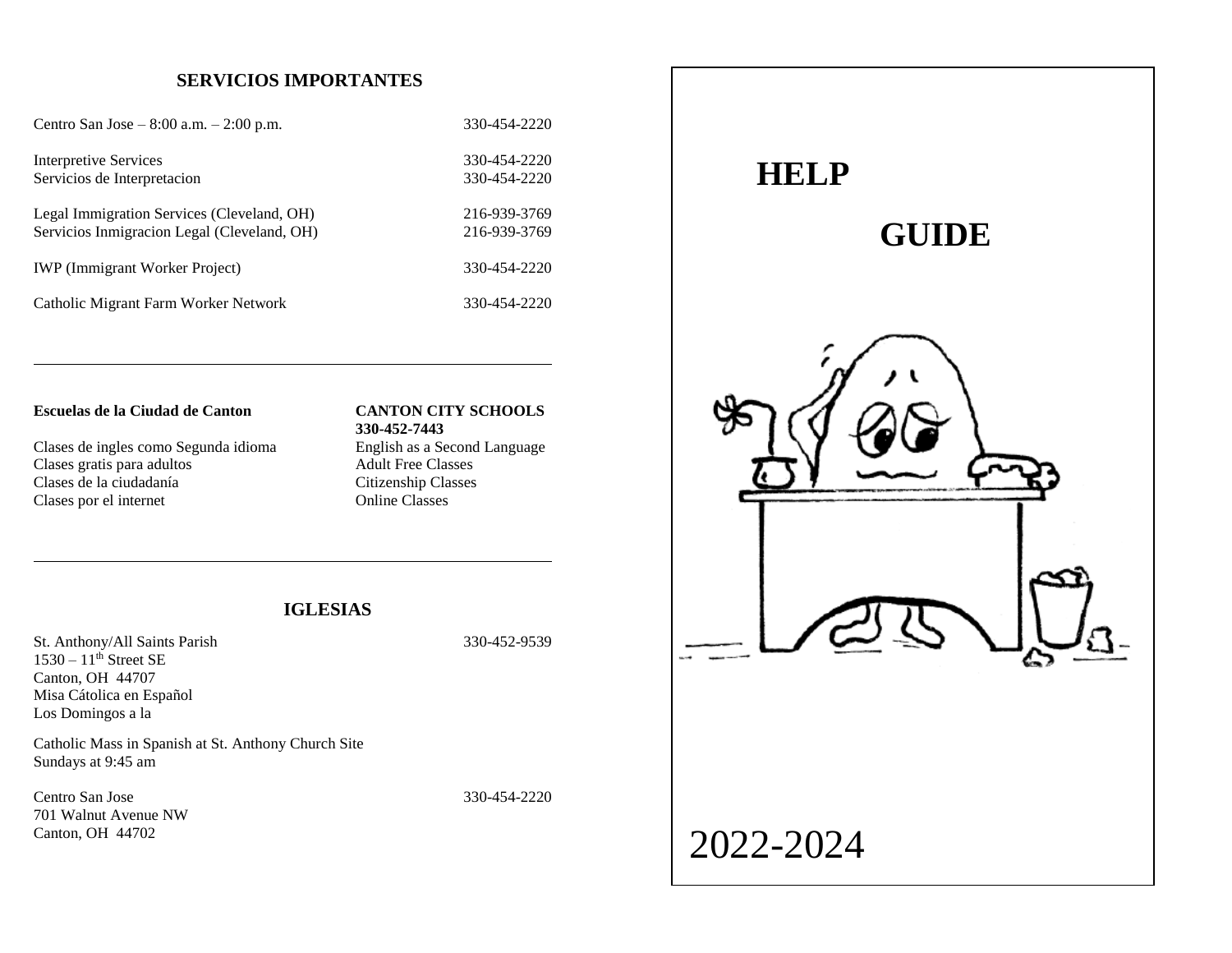# *CRISIS CENTER (Coleman)*

# **330-452-6000 1-800-956-6630**

*NATIONAL SUICIDE PREVENTION LIFELINE* **1-800-273-8255**

# *VETERANS ASSISTANCE SUICIDE PREVENTION* **1-800-273-8255**

**Crisis Text Line Text address is: 741741 Write your message; i.e., Help Needed. A counselor will respond.**

**CIT (Crisis Intervention Trained) Law Enforcement Officer 330-452-6000 (Officer trained to deal with mental health issues)**

*OHIO RELAY SERVICE* **(for persons with communications disabilities) 1-800-750-0750 1-800-956-6630 (TTY/TTD & VOICE)**

> *INFORMATION AND REFERRAL* **www.uwstark.org 211 or 330-491-9997**

| <b>Aultman Hospital</b>                                                   | 330-452-9911 |
|---------------------------------------------------------------------------|--------------|
| <b>Aultman Alliance Community Hospital</b>                                | 330-596-6000 |
| <b>Aultman Massillon ED</b>                                               | 330-834-3149 |
| Akron Children's Hospital (No ED <sup>^</sup> )                           | 330-433-1777 |
| <b>Cleveland Clinic Mercy Hospital</b><br>(Formerly Mercy Medical Center) | 330-489-1000 |
| <b>NAMI</b> (National Association for<br><b>Mental Health</b> )           | 330-455-6264 |

*^ED (Emergency Department) replacing ER (Emergency Room)*

# **VETERANS ASSISTANCE**

| Write your text message: i.e., Help Needed. A counselor will respond. |  |
|-----------------------------------------------------------------------|--|
|                                                                       |  |
|                                                                       |  |
|                                                                       |  |
|                                                                       |  |
|                                                                       |  |
| Troop and Family Assistance (FAC) (Ohio National Guard)1-800-589-9914 |  |
| Troop and Family Assistance (FAC) No. Canton1-614-336-6337            |  |
|                                                                       |  |
|                                                                       |  |
|                                                                       |  |
|                                                                       |  |
|                                                                       |  |
|                                                                       |  |
|                                                                       |  |

# **VOLUNTEER OPPORTUNITIES**

## **WELFARE/PUBLIC ASSISTANCE**

| Medicaid …………………………………………………………………………1-844-640-6446 |
|-----------------------------------------------------|
|                                                     |

#### **YOUTH AND ADULT RECREATION/PROGRAMS/RESOURCES**

| CommQuest Youth and Young Adult Program330-445-0374                   |  |
|-----------------------------------------------------------------------|--|
|                                                                       |  |
|                                                                       |  |
| Write vour text message: i.e., Help Needed. A counselor will respond. |  |
| En-Rich-Ment (Music, Education, Nurturing, Training)  330-546-7724    |  |
|                                                                       |  |
|                                                                       |  |
|                                                                       |  |
|                                                                       |  |
|                                                                       |  |
|                                                                       |  |
|                                                                       |  |
|                                                                       |  |
|                                                                       |  |
| Upward Bound (Math, Science) (Youth Only)330-494-6170, Ext. 4582      |  |
|                                                                       |  |
|                                                                       |  |
|                                                                       |  |
|                                                                       |  |
|                                                                       |  |
|                                                                       |  |
|                                                                       |  |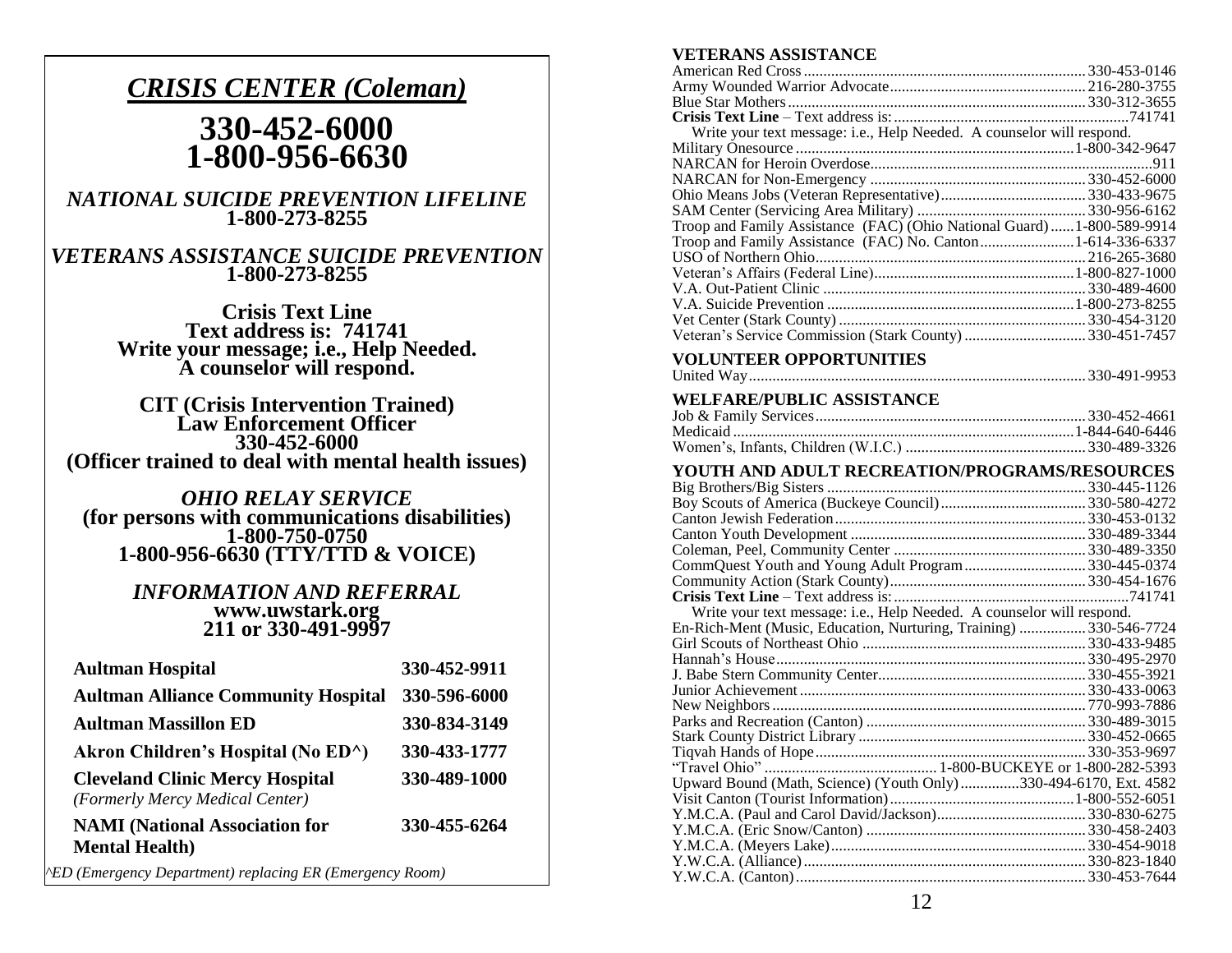#### **SUBSIDIZED HOUSING**

| Kimberle Gardens (Stark Metropolitan Housing) 330-454-8051 |  |
|------------------------------------------------------------|--|
|                                                            |  |
|                                                            |  |
|                                                            |  |
|                                                            |  |
|                                                            |  |
|                                                            |  |
|                                                            |  |
|                                                            |  |
|                                                            |  |
|                                                            |  |
|                                                            |  |
|                                                            |  |
|                                                            |  |

#### **SUICIDE PREVENTION AND SUPPORT**

| CRISIS CENTER (*Coleman) 1-800-956-6630 or 330-452-6000               |  |
|-----------------------------------------------------------------------|--|
|                                                                       |  |
| Write your text message: i.e., Help Needed. A counselor will respond. |  |
|                                                                       |  |
|                                                                       |  |
|                                                                       |  |
|                                                                       |  |
|                                                                       |  |
|                                                                       |  |
|                                                                       |  |

#### **SUPPORT GROUPS**

| For information on support groups call                  |  |
|---------------------------------------------------------|--|
| CRISIS CENTER (*Coleman) 1-800-956-6630 or 330-452-6000 |  |
|                                                         |  |

## **TRANSPORTATION**

| American Cancer Society (Road to Recovery)  1-800-227-2345 |  |
|------------------------------------------------------------|--|
|                                                            |  |
|                                                            |  |
|                                                            |  |
|                                                            |  |
|                                                            |  |
|                                                            |  |
|                                                            |  |

#### **UNEMPLOYMENT COMPENSATION**

|--|--|--|--|--|--|--|--|--|

#### **UTILITIES**

| Emergency Assistance (Job & Family Services)  330-452-4661        |  |
|-------------------------------------------------------------------|--|
| H.E.A.P. (Home Energy Outreach Services) Appt. Line 330-617-1055  |  |
|                                                                   |  |
| Home Energy Assistance Line (Ohio Energy Credits)  1-800-282-0880 |  |
|                                                                   |  |
|                                                                   |  |
|                                                                   |  |

*\*Formerly St. Paul's Senior Housing.* 11

# **CANTON WOMEN'S ROUNDTABLE**

The Canton Women's Roundtable was initiated by the Canton Y.W.C.A. in February 1985. Social service agencies of Canton were invited to send representatives who worked with women and children to share the kinds of services offered, to research current needs of women and children that were not being met, to explore the possibilities of expanding existing services and/or combining efforts to offer cooperative support where needed.

Canton Women's Roundtable disbanded in 1997. During its tenure, it provided an active forum through which members worked together to implement positive changes in the lives of women and children in the Canton community. The major achievement of Roundtable was the establishment of a spirit of collaboration that developed between community support services and their representatives. The HELP GUIDE was created by Roundtable members and continues to be published through collaboration.

The Help Guide is an educational tool designed to help people begin their search for assistance during times of crisis and change. Thank you to the donors listed below who make it possible for this directory to continue.

> Kay R. Flood *Help Guide Coordinator*

> > M. Wylie *Artist*

Carla Koleski *Administrative Assistant*

*This brochure was made available by The Aultman Foundation*

> *Mike & Kay Flood YWCA of Canton*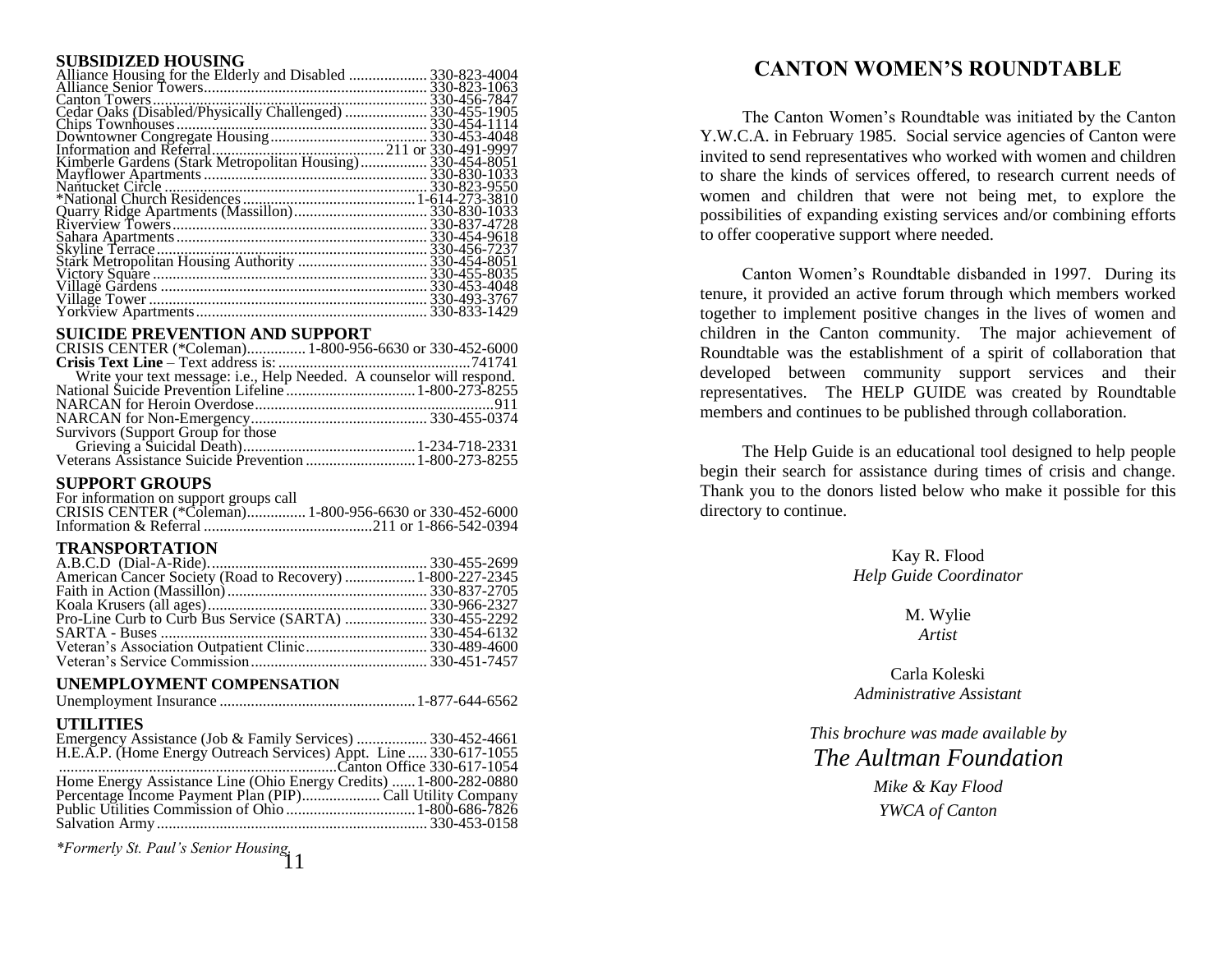# **ADOPTIONS AND FOSTER CARE**

| <b>Secret Safe Place for Newborns (Cleveland Clinic</b>    |
|------------------------------------------------------------|
|                                                            |
|                                                            |
|                                                            |
|                                                            |
| Eva Women's Clinic  Text: 330-353-9641 Phone: 330-915-6520 |
|                                                            |
|                                                            |

**Or call Aultman Hospital ED^ .......................................... 330-363-6203 Akron Children's Hospital (North Canton) (No ED^) .... 330-433-1777 (Take newborns to any Emergency Room, STAT Care, hospital, fire or police station to assure safety and legality of giving baby up.)** 

#### **ADULT ABUSE**

#### **ADULT DAY CARE**

See Senior Adult Day Care

#### **AIDS**

| AIDS INFO                                                  |  |
|------------------------------------------------------------|--|
| (National Center for Disease Control, CDC)  1-800-448-0440 |  |
|                                                            |  |
|                                                            |  |

#### **ALCOHOLISM AND DRUG ABUSE**

| Alcohol/ Drug Assistance (Quest Recovery Services) 330-455-0374       |  |
|-----------------------------------------------------------------------|--|
|                                                                       |  |
|                                                                       |  |
| Write your text message: i.e., Help Needed. A counselor will respond. |  |
|                                                                       |  |
|                                                                       |  |
|                                                                       |  |
| Mothers Against Drunk Driving (MADD)  1-800-552-8641                  |  |
|                                                                       |  |
|                                                                       |  |
|                                                                       |  |
|                                                                       |  |
| ReCOR (Regional Center for Opiate Recovery) 330-455-0374              |  |
| ** Stark County Mental Health and Addiction Recovery 330-455-6644     |  |
|                                                                       |  |
| TASC (Treatment Alternatives to Street Crime) 330-479-1912            |  |
| Veteran's Administration Outpatient Clinic 330-489-4600               |  |
|                                                                       |  |
|                                                                       |  |

*\*Community Services and Quest combined as: CommQuest.*

*\*\*Mental Health and Recovery Services Board is now Stark County Mental Health and Addiction Recovery.*

*^ED (Emergency Department) replacing ER (Emergency Room)*

*^^Formerly Pregnancy Choices of Ohio*

#### **SENIOR ADULT DAY CARE**

#### **SENIOR CITIZENS**

| CRISIS CENTER (*Coleman)  1-800-956-6630 or 330-452-6000 |  |
|----------------------------------------------------------|--|
|                                                          |  |
|                                                          |  |
|                                                          |  |
|                                                          |  |
|                                                          |  |
| H.E.A.P. (Home Energy Outreach Services)                 |  |

|                                                                   | 330-617-1055 |
|-------------------------------------------------------------------|--------------|
|                                                                   | 330-617-1054 |
| Home Energy Assistance Line (Ohio Energy Credits)  1-800-282-0880 |              |
|                                                                   |              |
|                                                                   |              |
| "Meals on Wheels (Vantage Aging) 1-800-466-8010 or 330-832-7220   |              |
|                                                                   |              |
|                                                                   |              |
|                                                                   |              |
|                                                                   |              |
| Senior Friends (Cleveland Clinic Mercy Hospital)  330-489-1215    |              |
|                                                                   |              |
| Vantage Nursing Home Ombudsperson                                 |              |
|                                                                   |              |

#### **SHELTER REFERRAL SOURCES**

| CRISIS CENTER (*Coleman)  1-800-956-6630 or 330-452-6000     |  |
|--------------------------------------------------------------|--|
|                                                              |  |
| I CAN (Integrated Consumer Assistance Network)  330-455-9100 |  |
|                                                              |  |

#### **SHELTERS (See Housing)**

| Domestic Violence Project (Canton/Massillon)  330-453-7233 |  |
|------------------------------------------------------------|--|
|                                                            |  |
|                                                            |  |
|                                                            |  |
|                                                            |  |
| *Formerly J.R. Coleman Adult Day Care.                     |  |
| **Formerly J.R. Coleman Outreach Services.                 |  |
| ***Formerly Prime Time Program                             |  |
| ****Community Services and Quest combined as: CommQuest.   |  |

*^^Formerly Meals on Wheels Stark/Wayne Ctys*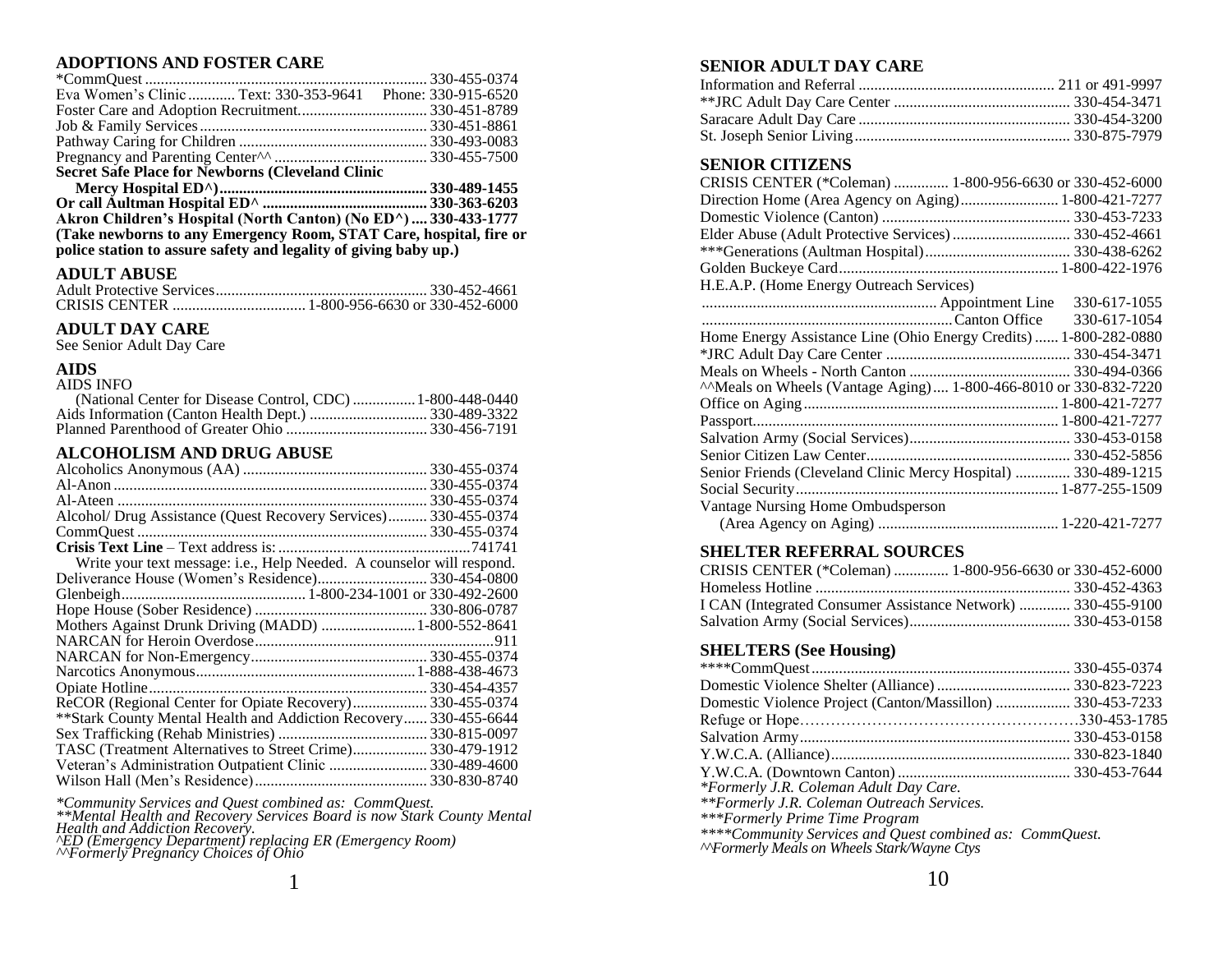#### **CLOTHING AND FURNITURE**

| Information and Referral - |  |
|----------------------------|--|
|                            |  |

#### **COUNSELING/MENTAL HEALTH**

| Counseling and Health Services, Walsh University 330-490-7312    |              |
|------------------------------------------------------------------|--------------|
| CRISIS CENTER (*Coleman) 1-800-956-6630 or 330-452-6000          |              |
|                                                                  |              |
| Write your message; i.e., Help Needed. A counselor will respond. |              |
|                                                                  |              |
|                                                                  |              |
| NAMI (National Alliance for Mental Health)  330-455-6264         |              |
|                                                                  |              |
|                                                                  |              |
|                                                                  |              |
|                                                                  | 330-280-2153 |
| Stark County Mental Health and Addiction Recovery 330-455-6644   |              |
| Walsh University Counseling & Health Services  330-490-7312      |              |
|                                                                  |              |

#### **DEATH/GRIEF SERVICES**

| Grief Support Services (Cleveland Clinic Mercy Hospital) 330-489-1143 |
|-----------------------------------------------------------------------|
|                                                                       |
|                                                                       |
|                                                                       |
| <b>Survivors</b>                                                      |

(Support group for those grieving a suicidal death)......... 234-718-2331

#### **DEVELOPMENTAL DISABILITY SERVICES**

| Early Intervention (Help Me Grow)330-492-8136, Ext. 1319            |  |
|---------------------------------------------------------------------|--|
| ** Stark County Mental Health and Addiction Recovery 330-455-6644   |  |
| ***S.C.E.S.C (Stark Co. Educ. Resource Ctr.)330-492-8136, Ext. 1422 |  |
|                                                                     |  |
| Stark County Board of Developmental Disabilities 330-477-5200       |  |

*\*Community Services and Quest combined as: CommQuest.*

*\*\*Mental Health and Recovery Services Board is now Stark County Mental Health and Addiction Recovery*

*\*\*\*Formerly Special Education Reg. Resource Center*

*^ED (Emergency Department) replacing ER (Emergency Room)*

#### **LEGAL ASSISTANCE**

| Community Restoration Centers of Stark County  330-453-8401 |  |
|-------------------------------------------------------------|--|
|                                                             |  |
| Lawyer Referral (Stark County Bar Association) 330-453-0686 |  |
|                                                             |  |
|                                                             |  |
|                                                             |  |
|                                                             |  |
|                                                             |  |

# **MEDIATION/CONFLICT RESOLUTION**

| Mediation/Supervised Visitation (Family Court 330-451-7435 |  |
|------------------------------------------------------------|--|

#### **PARENTING HELP/FOSTER PARENT SUPPORT**

| Catholic Charities - First Step for Family Support  330-491-0896 |  |
|------------------------------------------------------------------|--|
|                                                                  |  |
|                                                                  |  |
|                                                                  |  |
| Home Visiting (Help Me Grow)330-492-8136, Ext. 1430              |  |
| Job and Family Services (Children's Services)  330-451-8789      |  |
| Juvenile Probation and Pre-Trial Services 330-451-7414           |  |
|                                                                  |  |
|                                                                  |  |
|                                                                  |  |
|                                                                  |  |
|                                                                  |  |
|                                                                  |  |
|                                                                  |  |
|                                                                  |  |

## **POISON INFORMATION**

| Stark County Poison Center (Cincinnati Based) 1-800-222-1222 |  |
|--------------------------------------------------------------|--|

*^ED (Emergency Department) replacing ER (Emergency Room)*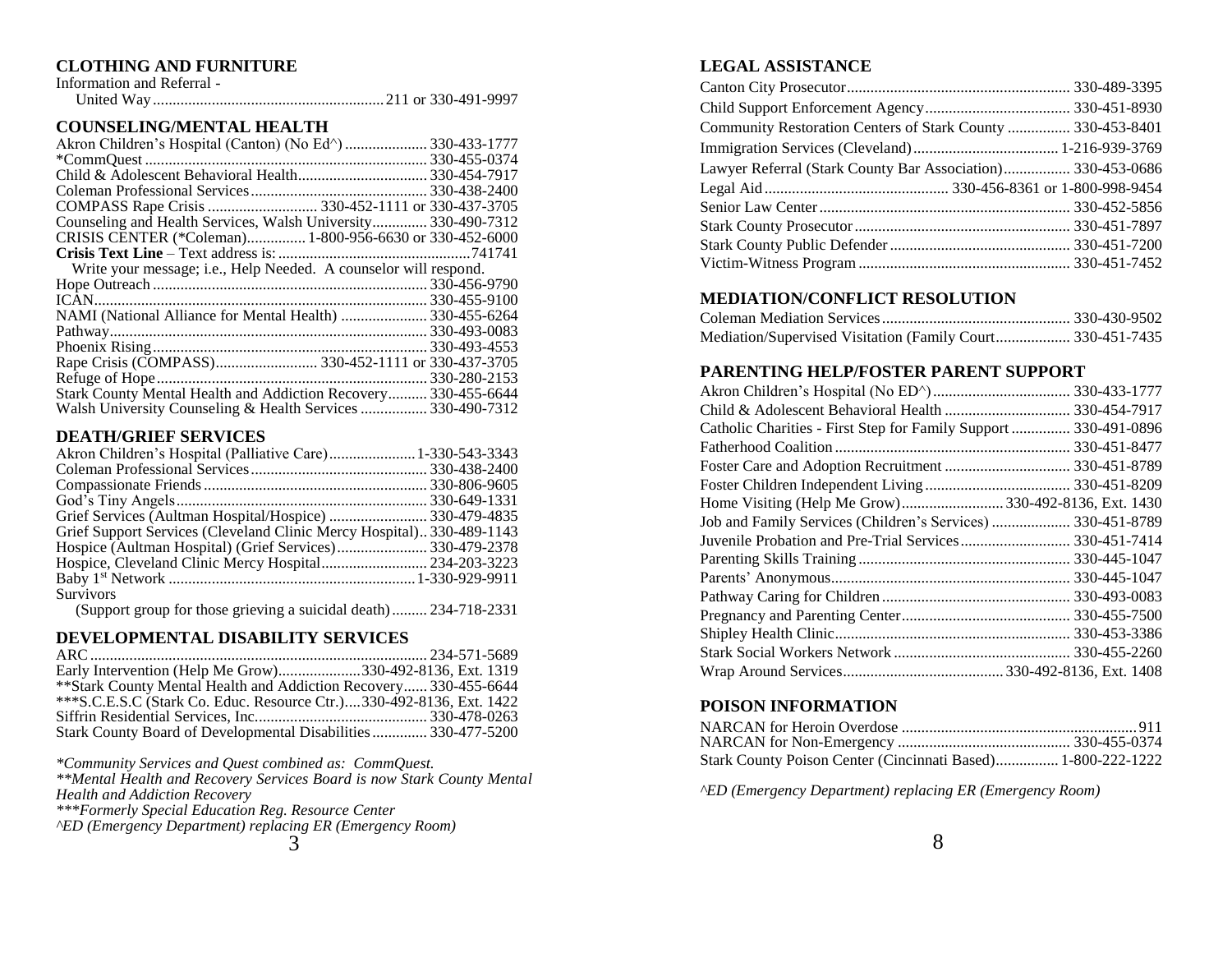#### **PREGNANCY COUNSELING AND INFORMATION**

| PeACE (Post Abortion Counseling and                                         |  |
|-----------------------------------------------------------------------------|--|
|                                                                             |  |
|                                                                             |  |
|                                                                             |  |
| <b>Secret Safe Place for Newborns (Cleveland Clinic</b>                     |  |
|                                                                             |  |
|                                                                             |  |
| Akron Children's Hospital (North Canton) (No ED^)  330-433-1777             |  |
| (Take newborns to any Emergency Room, STAT Care, hospital, fire             |  |
| station or police station to assure safety and legality of giving baby up.) |  |

#### **PSYCHIATRIC SERVICES (EMERGENCY)**

#### **See Counseling and Mental Health**

| **CIT (Crisis Intervention Trained) |  |
|-------------------------------------|--|
|                                     |  |
|                                     |  |
|                                     |  |
|                                     |  |
|                                     |  |

#### **RAPE, SEXUAL ABUSE AND SEX TRAFFICKING**

| Children's Network (Sexual Abuse and Trauma) 330-451-1700 |                                                                 |
|-----------------------------------------------------------|-----------------------------------------------------------------|
|                                                           |                                                                 |
|                                                           |                                                                 |
|                                                           |                                                                 |
|                                                           |                                                                 |
|                                                           |                                                                 |
|                                                           | Write your message; i.e. Help Needed. A counselor will respond. |
|                                                           |                                                                 |
|                                                           |                                                                 |
|                                                           |                                                                 |

#### **RECYCLING**

Stark Tuscarawas Wayne Recycling District.....................1-800-678-9839

#### **RUNAWAYS**

| CRISIS CENTER (*Coleman) 1-800-956-6630 or 330-452-6000          |  |
|------------------------------------------------------------------|--|
|                                                                  |  |
| National Center for Missing & Exploited Children  1-800-843-5678 |  |
|                                                                  |  |

*\*Community Services and Quest combined as: CommQuest.*

*\*\*Officer trained to deal with mental health issues.*

*^ED (Emergency Department) replacing ER (Emergency Room)*

*^^Formerly Pregnancy Choices of Ohio*

# **BUDGET/CREDIT SERVICES**

## **CHILDREN'S PROTECTION AND EDUCATION**

| CASA (Court Appointed Special Advocates) 330-451-7786     |
|-----------------------------------------------------------|
|                                                           |
|                                                           |
| Child Help/National Child Abuse Hotline 1-800-422-4453    |
|                                                           |
|                                                           |
| Children's Network (Sexual Abuse and Trauma) 330-451-1700 |
|                                                           |
| COMPASS Rape Crisis 330-452-1111 or 330-437-3705          |
| CRISIS CENTER (*Coleman)  1-800-956-6630 or 330-452-6000  |
|                                                           |
| Early Intervention (Help Me Grow) 330-492-8136, ext. 1480 |
|                                                           |
| Home Visiting (Help Me Grow)330-492-8136, Ext. 1480       |
|                                                           |
|                                                           |
|                                                           |
| Rape Crisis (COMPASS) 330-452-1111 or 330-437-3705        |
|                                                           |
| <b>Secret Safe Place for Newborns (Cleveland Clinic</b>   |

| Akron Childern's Hospital (North Canton (No ED^)  330-433-1777              |  |
|-----------------------------------------------------------------------------|--|
| (Take newborns to any Emergency Room, STAT Care, hospital, fire             |  |
| station or police station to assure safety and legality of giving baby up.) |  |
| SPARK Early Childhood Resource Center (ECRC)  330-491-3272                  |  |
|                                                                             |  |

# **CHILD CARE/PRE-SCHOOL**

| North Canton YMCA Child Development Ctr.  330-305-5437         |  |
|----------------------------------------------------------------|--|
| Y.M.C.A (Meyers Lake) (Before and After School).  330-456-7141 |  |
|                                                                |  |

*\*Formerly J.R. Coleman Learning Center.*

*^ED (Emergency Department) replacing ER (Emergency Room)*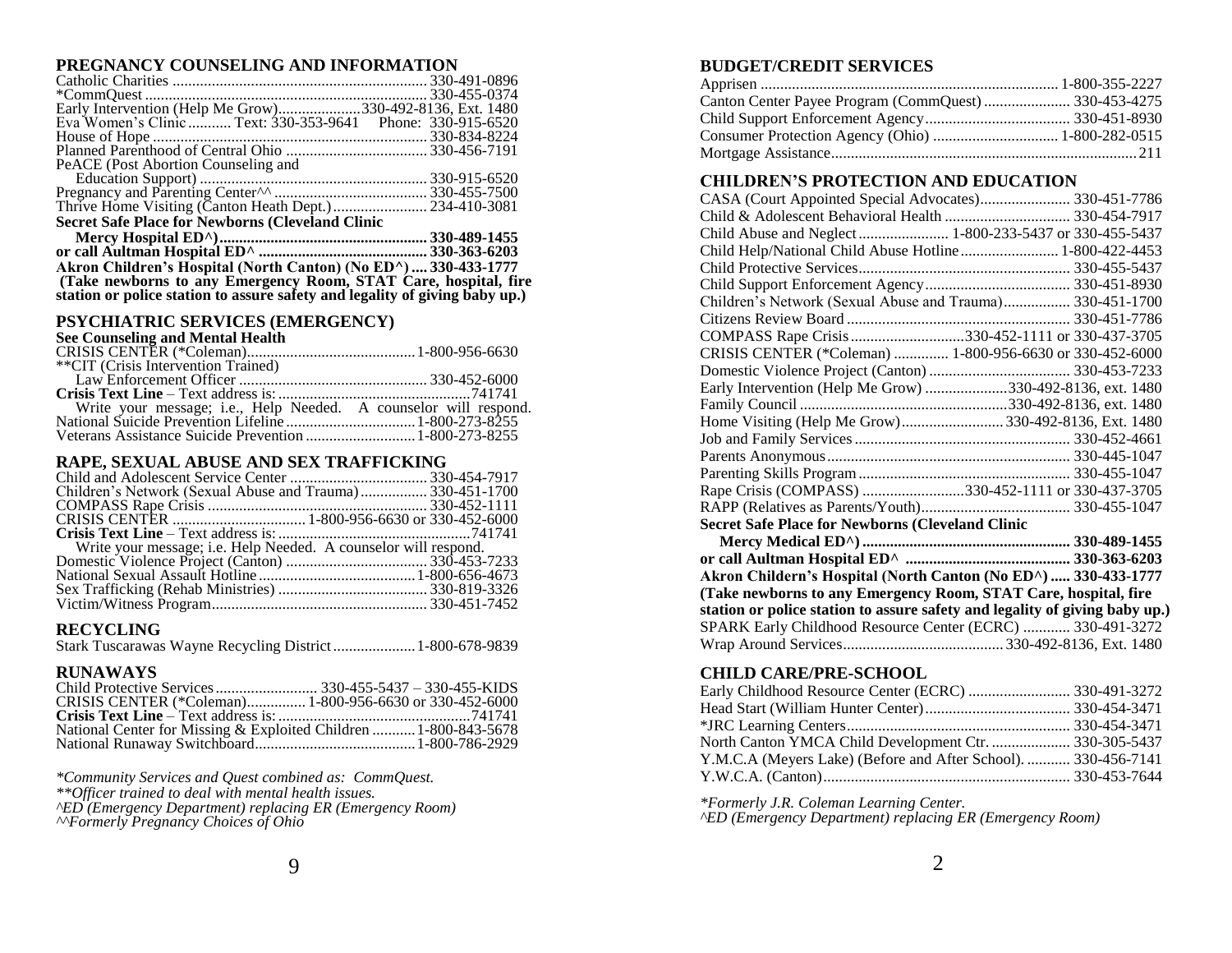| North American Indian Cultural Center (Akron) 1-330-724-1280      |              |
|-------------------------------------------------------------------|--------------|
| Ohio Civil Rights Commission (Akron)  1-330-643-3100              |              |
| *OhioMeansJobs.                                                   | 330-433-9675 |
| **Opportunities for Ohioans with Disabilities (OOD)  330-438-0500 |              |
|                                                                   |              |
|                                                                   |              |
| SPARK Early Childhood Resource Center ECRC  330-491-3272          |              |
|                                                                   |              |
| Stark Community Corrections Center (SCCC) 330-588-2500            |              |
|                                                                   |              |
|                                                                   |              |
| Upward Bound (Youth only) 330-494-6170, Ext. 4582                 |              |
|                                                                   |              |
|                                                                   |              |
|                                                                   |              |
|                                                                   |              |

# **FOOD AND NUTRITION**

| Information & Referral (Hot Meal Sites)211 or 330-491-9997     |  |
|----------------------------------------------------------------|--|
|                                                                |  |
| ^^Meals on Wheels (Vantage)  1-800-466-8010 or 330-832-7220    |  |
|                                                                |  |
|                                                                |  |
| Women's, Infants, Children (W.I.C.) (Canton City) 330-489-3326 |  |
|                                                                |  |

#### **HEALTH CARE / SUPPORT GROUPS**

*\*Formerly The Employment Sources*

*\*\*Bureau of Vocational Rehabilitation (BVR) and Bureau of Services to Visually Impaired (BSVI) and formerly Rehabilitation Services) ^^Formerly Meals on Wheels Stark/Wayne Ctys.*

| American Heart and Stroke Association 330-478-8383                 |  |
|--------------------------------------------------------------------|--|
|                                                                    |  |
|                                                                    |  |
|                                                                    |  |
|                                                                    |  |
|                                                                    |  |
|                                                                    |  |
|                                                                    |  |
|                                                                    |  |
|                                                                    |  |
| Cleveland Clinic Mercy Hospital Ambulatory  330-489-1065           |  |
| Cleveland Clinic Mercy Hospital Primary Care at                    |  |
|                                                                    |  |
|                                                                    |  |
|                                                                    |  |
|                                                                    |  |
|                                                                    |  |
| Early Intervention (Help Me Grow)  330-492-8136, Ext. 1450         |  |
|                                                                    |  |
| Good Samaritan Community Health Center (Alliance) 330-821-3961     |  |
| Gynecological Cancer Support Group (Aultman)  330-363-1253         |  |
|                                                                    |  |
|                                                                    |  |
| Home Visiting (Help Me Grow)330-492-8136, Ext. 1450                |  |
|                                                                    |  |
| Hospice, Palliative and Compassionate Care (Aultman)  330-479-4805 |  |
| Hospice (Cleveland Clinic Mercy Hospital) 330-649-4380             |  |
| I Can (Integrated Consumer Assistance Network)  330-455-9100       |  |
| Juvenile Diabetes Foundation (JDRS) 1-216-524-6000                 |  |
|                                                                    |  |
|                                                                    |  |
| *Life Care Family Health and Dental Center  330-454-2000           |  |
| ***Life Share Community Blood Donor Center  330-489-1076           |  |
|                                                                    |  |
|                                                                    |  |
|                                                                    |  |
|                                                                    |  |
| ** Opportunities for Ohioans with Disabilities (OOD)  330-438-0500 |  |
|                                                                    |  |
|                                                                    |  |
|                                                                    |  |
|                                                                    |  |

#### *\*Formerly: Canton Community Clinic*

*\*\*Bureau of Vocational Rehabilitation (BVR) and Bureau of Services to Visually Impaired (BSVI) and formerly Rehabilitation Services)*

*\*\*\*Aultman and Mercy Blood Donor Program now with Vitalant. \*\*\*\*Formerly Aultman Family Practice and Aultman Physicians Center Clinic \*\*\*\*\*Formerly Prescription Assistance Network of Stark County and Prescription Help (Western Stark County).*